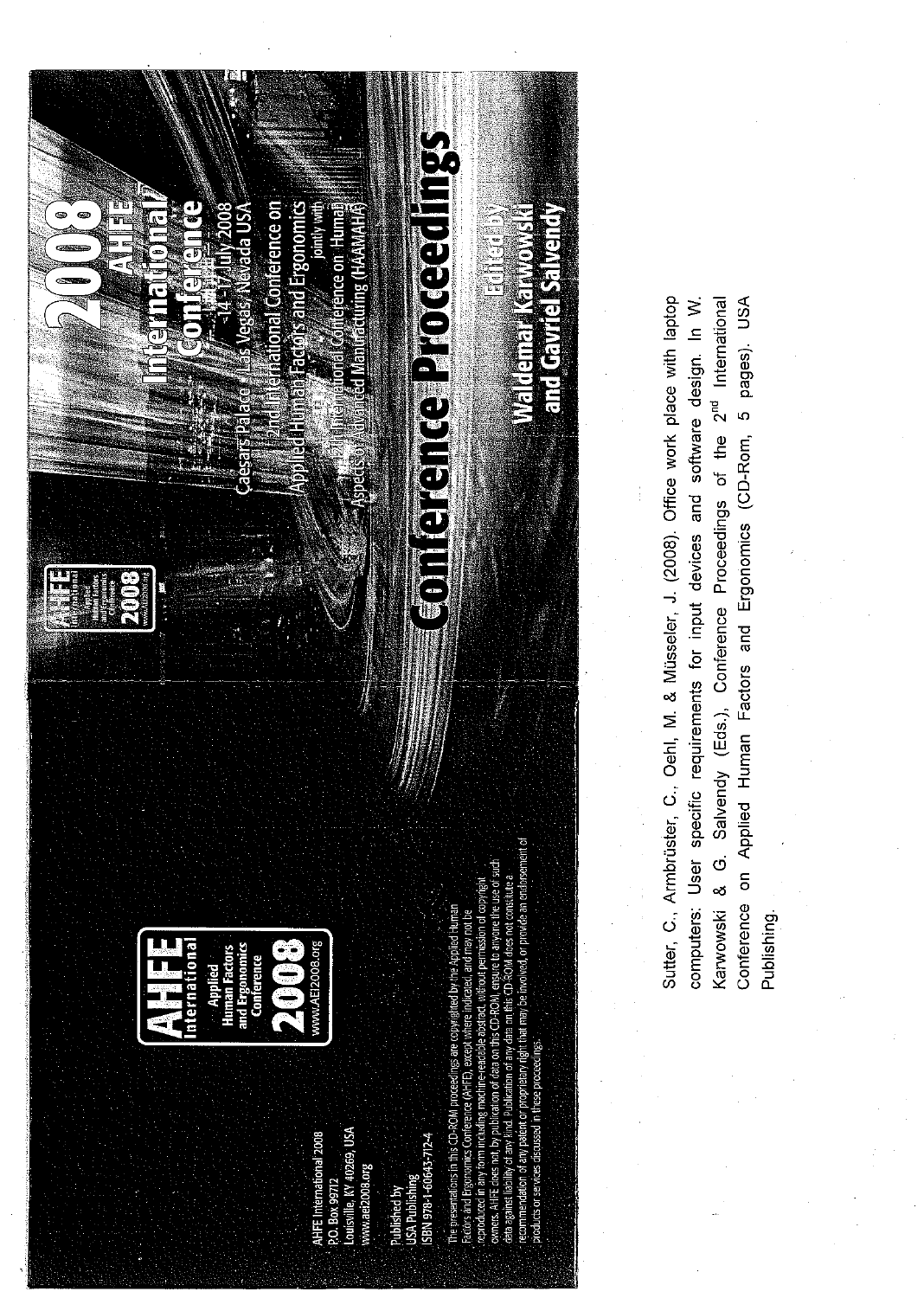# **Office work places with laptop computers: User specific requirements for input devices and software design**

# **Sutter, Christine**

**Department of Psychology / RWTH Aachen University / Jaegerstrasse 17-19 / 52056 Aachen / Germany E-mail: christine.sutter@psych.rwth-aachen.de**

# **Armbrüster, Claudia**

**Department of Computer Science / Fachhochschule Bonn-Rhein-Sieg / Grantham-Allee 20 / 53754 Sankt Augustin / Germany E-mail: claudia.armbruester@smail.inf.fh-bonn-rhein-sieg.de**

# **Oehl, Michael**

**Institute of Experimental Industrial Psychology / University of Lueneburg / Wilschenbrucher Weg 84 / 21335 Lueneburg / Germany E-mail: oehl@uni-lueneburg.de**

#### **Müsseler, Jochen**

**Department of Psychology / RWTH Aachen University / Jaegerstrasse 17-19 / 52056 Aachen / Germany E-mail: jochen.muesseler@psych.rwth-aachen.de**

## **ABSTRACT**

In modern offices laptop computers often replace desktop computers. The present paper examines sensorimotor transformations with input devices of laptop computers thereby varying practice and tasks type. Twenty novices performed a point-click and point-drag-drop task with touchpad or trackpoint in 1600 trials. Results showed that the touchpad was used more efficiently than the trackpoint. Performance was improved with time on task, but was still worse especially in the point-drag-drop task. Users of laptop computers profit from 'easy' input devices and simple selection techniques. As a consequence, for stationary office workplaces with laptop computers we recommend using mouse or pen.

**Keywords:** Sensorimotor transformation, touchpad, trackpoint, input device, practice, task type

# **INTRODUCTION**

Several input devices accomplish for an effective human-computer interaction (e.g. mouse, pen, touchpad, trackpoint). Yet, the user is still confronted with the question, which input device serves the best for one's purposes. The most commonly used input device with desktop computers is the mouse [5]. In laptop computers touchpad and trackpoint are integrated in the chassis, however, difficulties arise if the input device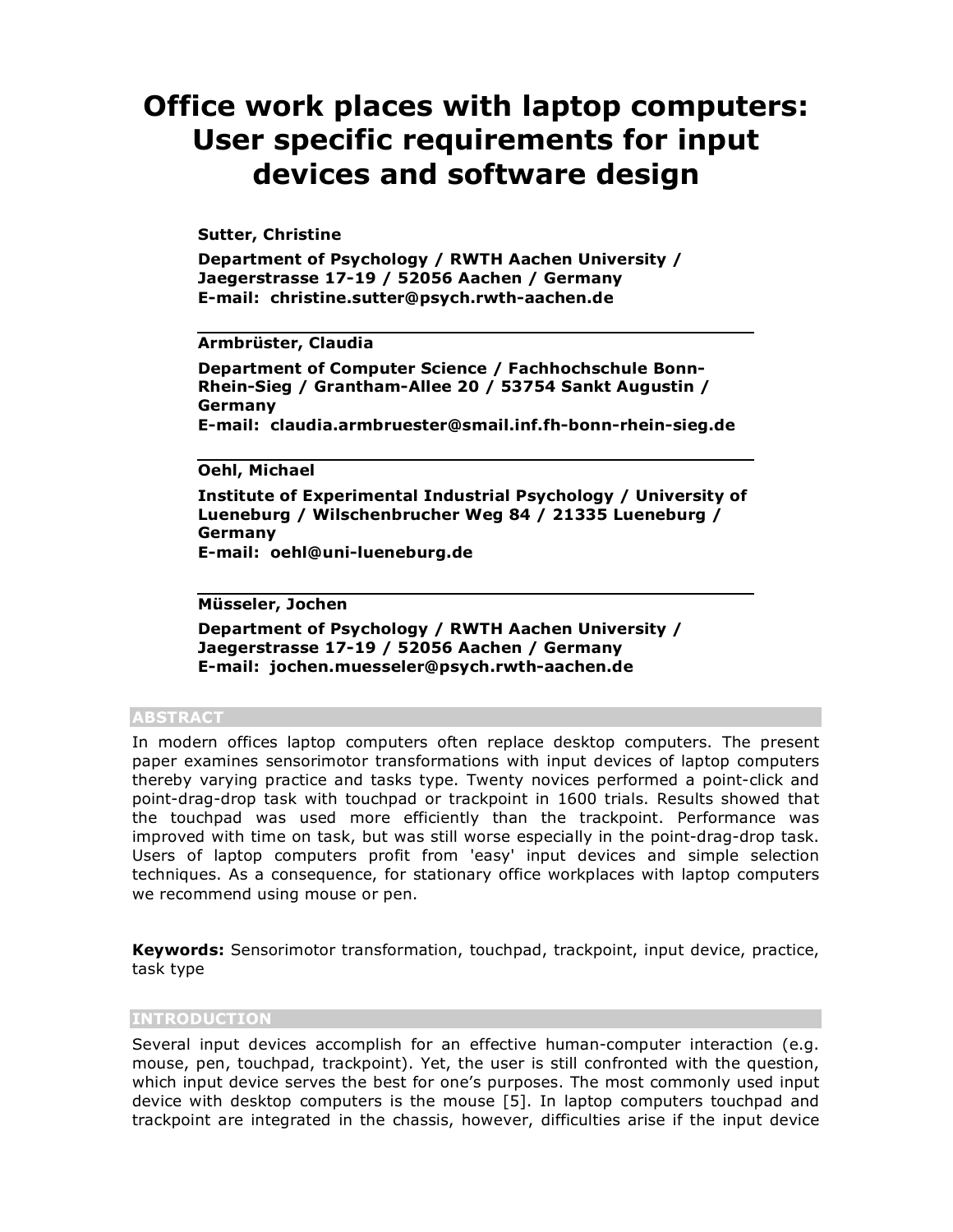manipulation (the proximal effect) does not correspond to the cursor action (the distal effect). For example considering the trackpoint: It transforms finger press into a cursor movement and finger force into cursor speed. Consequently, the user has more difficulties to control the device and to interact successfully in comparison to mouse or touchpad [e.g. 1,2,3,7,8,9].

The present study examines performance with sensorimotor transformations inherent in the use of trackpoint and touchpad. Our assumption is that the more corresponding transformation of the touchpad leads to a more efficient usage than the less corresponding transformation of the trackpoint. We further focus on the role of practice in this context. Generally, practice effects for input devices follow the fundamental law of motor skill learning [e.g. 4]. Practice is characterized by an increased optimization of movement execution and a consolidation of cognitive representations. Motor performance improves as a function of time on task and consolidates after 1000-1600 trials (mouse and joystick [3]; touchpad and trackpoint [7]; mouse [10]). In an experiment we survey the impact of sensorimotor transformation and practice for two task types: a simple point-click task and a complex serial point-drag-drop task. The focus is set on characteristic demands of work places following the ISO 9241-9 [6]: We survey very common input actions (e.g. pointing, clicking, dragging or dropping objects) that are applied in different sizes, distances and angles of approach.

The results will provide recommendations for a user-specific optimization of laptop input devices, interfaces and workplaces with laptop computers.

#### **METHOD**

#### **Participants**

Twenty students from the RWTH Aachen University (7 male) volunteered for the study. They were all highly experienced computer users, but totally inexperienced with laptop input devices.

## **Apparatus and Stimuli**

Participants sat in front of a laptop computer that was connected to an external 15'' TFT flat screen with a 1024  $\times$  768 resolution (Iiyama TXA 3841J). The input devices integrated in the laptop were a touchpad (Gateway 2000 Solo 9100), a flat 60 x 44 mm touch sensitive panel and a trackpoint (Toshiba Satellite 1700-300), a small force sensitive joystick placed between the "G", "H" and "B" keys on the keyboard. Two mouse buttons were arranged horizontally in the wrist rest. Taken from the pretesting procedure [7,9] the medium cursor speed was fixed: The device driver of the touchpad was set at level 6, i.e. 1570 p/s, and that of the trackpoint at level 7, i.e. 1574 p/s.

The point-click and the point-drag-drop task are depicted in Figure 1. On the display a cross-hair cursor and the targets were presented in black color on white background. Each trial started with a self-paced press of the space bar. In the point-click task participants moved the cursor inside the target box, and pressed the left mouse button (Figure 1, left). In the point-drag-drop task participants performed several serial actions (Figure 1, right): First, they had to position the cursor on either side of the underlined target string and to press the left mouse button without releasing it. Second, to move the cursor over the target string, to adjust the cursor on the other end of the target string and to release the mouse button. Third, to move the cursor inside the highlighted target strings and to click and hold the left mouse button again. Forth, to move the cursor inside the target box and to release the left mouse button.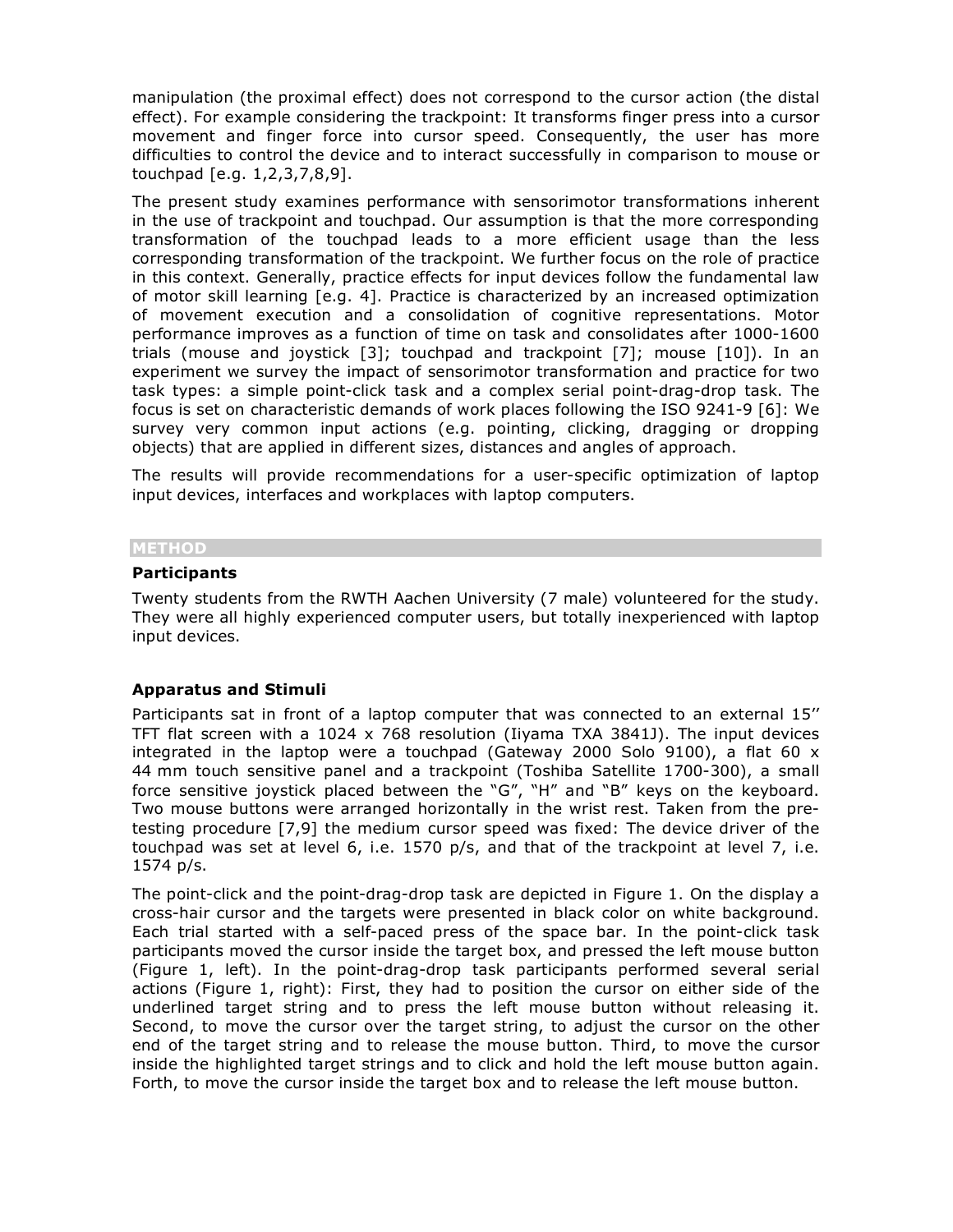

**Figure 1.** Point-click task (left) and point-drag-drop task (right).

To meet demands of ecological validity targets appeared in two sizes (2.5 and 5 mm) and in two distances (25 and 50 mm). Indexes of difficulty according to Fitts' law [6] were 2.6, 3.5 and 4.4 bits. The targets were always centrally located. The starting position of the cursor was placed in eight different directions (45°, 90°, 135°, 225°, 270°, 315°, and 360°) relative to the targets to exclude confounding effects of movement direction.

# **Procedure**

Participants were randomly assigned to two experimental conditions. Throughout the experiment ten participants operated with the touchpad (motion-transformation condition) and ten participants operated with the trackpoint (force-transformation condition). Participants executed 1600 trials of the point-click task and 1600 trials of the point-drag-drop task. They were instructed to work as fast and accurately as possible.

Dependent variables were time of cursor control (movement time) and accuracy of key control (error rate).

The experiment was based on a three factorial design with the independent variables "sensorimotor transformation" (motion vs. force transformation of touchpad and trackpoint, respectively), "practice" (5 blocks with 320 trials each) and "task" (pointclick vs. point-drag-drop task). The order of task conditions was counterbalanced across participants. In total, the experiment lasted 6 hours and was split into three sessions. Each session started with a short training period to familiarize participants with input devices and tasks.

# **RESULTS**

Mean movement times are depicted in Figure 2. Data were analyzed with a 2  $\times$  5  $\times$  2 analysis of variance (ANOVA) with the between-subject factor "sensorimotor transformation" and the within-subject factors "practice" and "task type". For the movement times, the ANOVA revealed significant main effects of the factors sensorimotor transformation ( $p < 0.05$ ), and practice and task type (each  $p < 0.01$ ).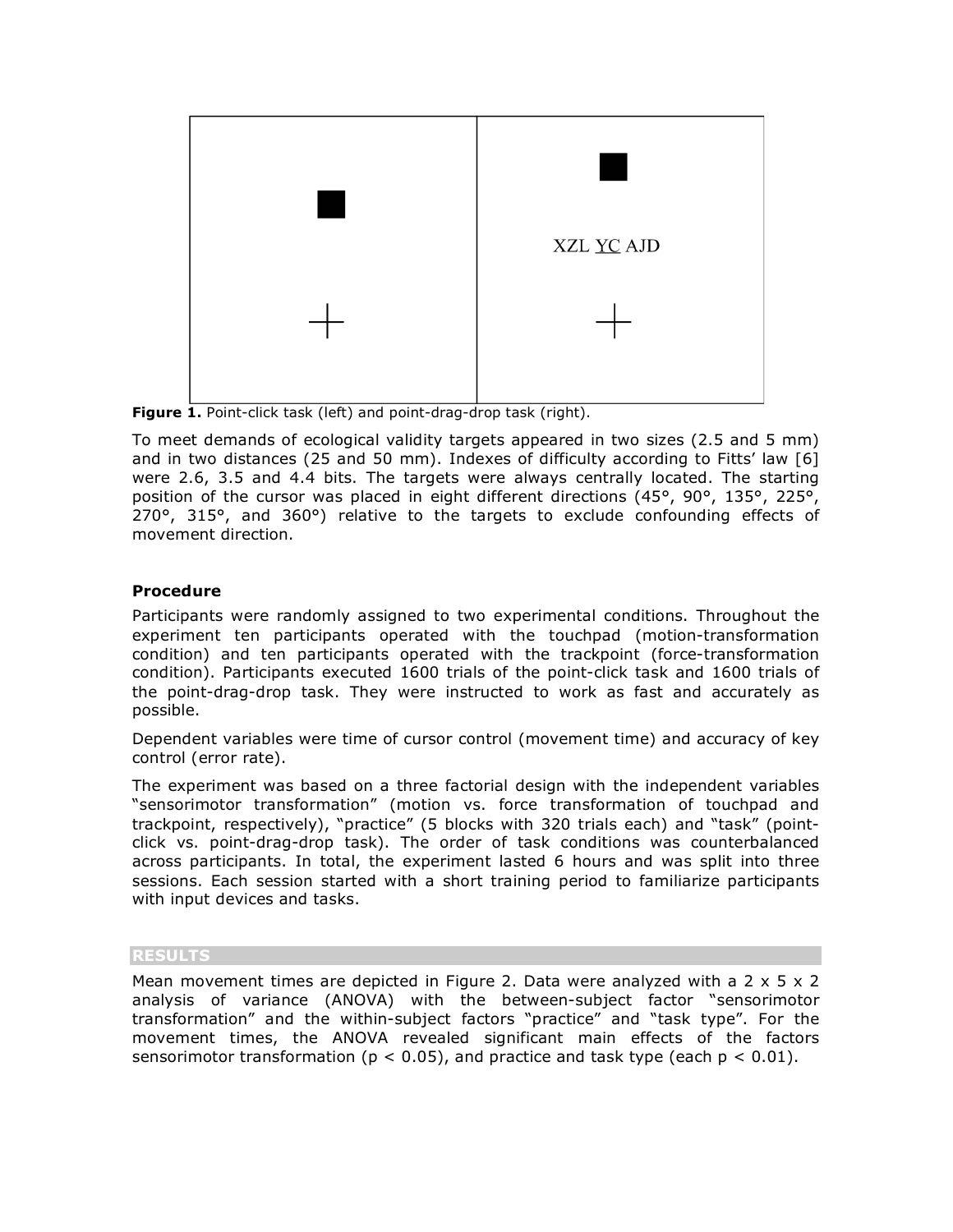

**Figure 2.** Movement times for touchpad and trackpoint as a function of practice and task type.

Movement times were generally 448 ms shorter with the touchpad than with the trackpoint. Additionally, movement times were higher for the point-drag-drop task when compared to the point-click task and they significantly decreased from the first to the last block. However, this decrease of movement times was more pronounced in the point-drag-drop task with a decrease of 1290 ms than in the point-click task (decrease of 254 ms) yielding a significant interaction between both factors ( $p < 0.01$ ).

The analysis of the error rate revealed significant effects of the factors practice and task type ( $p < 0.01$ ). Error rates were generally lower in the point-click task (4%) than in the point-drag-drop task (23%) and they significantly decreased about 2% from the first to the last block.

## **CONCLUSION**

In the present study the usability of two laptop input devices, touchpad and trackpoint, was evaluated. The focus was set on the impact of sensorimotor transformation of input devices on practice and task type. Twenty novices operated either touchpad or trackpoint over a period of 1600 trials in a point-click and point-drag-drop task. There are two main findings. First, as expected, the touchpad was operated 15% faster than the trackpoint.

Effects of input device are recently more and more discussed in the light of sensorimotor transformations and the correspondence between proximal (hand movement) and distal effects (cursor movement). The findings once more confirm [cf. 2,7,8] that trackpoint users obviously face a rather difficult transformation: When using it, finger force is transformed into cursor speed, which bares no correspondence between hand and cursor movement at all. In contrast, when using the touchpad, hand motion and cursor motion correspond and are linearly related. This leads to an efficient performance in use.

Second, the novices' performance rose distinctly and leveled off after two-third of the practice session in the point-click task [3,4,10]. However, in the point-drag-drop task users were not able to achieve a first consolidation of performance. This indicates at severe difficulties of performing drag and drop actions. These actions are not as fast and easily learned as point-click actions.